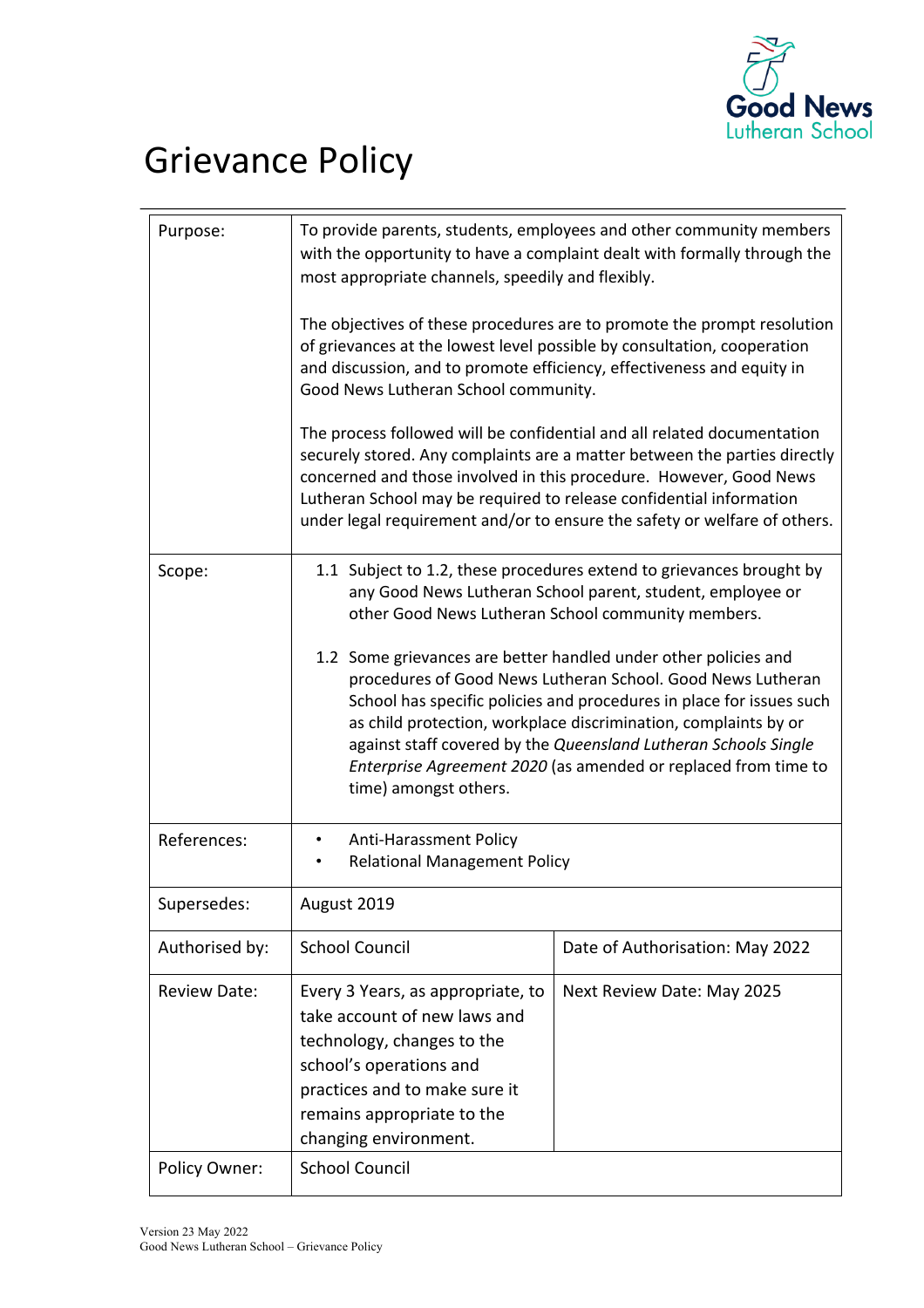The Principal is the first point of contact with regard to compliance or clarification with regard to this policy.

Good News Lutheran School is a complex organisation. Good News Lutheran School values each of its members and believes that a clear process for the resolution and monitoring of conflict, complaints and grievances is in the best interests of all.

# **1. PROCEDURE**

In the event of a grievance, any employee, parent, student or other Good News Lutheran School community member (**Complainant**) may seek resolution through following the steps below. As stated in 1.2 above, the objective (where appropriate) is to resolve the grievance at the lowest level possible.

# 1.1 **LEVEL 1: INFORMAL DISCUSSIONS**

Good News Lutheran School recognises that often grievances are simple misunderstandings that are easily resolved via effective communication.

- 1.1.1 If at all possible and appropriate, the parties directly involved should first seek to resolve the grievance in a timely manner by way of informal discussion personally and in a spirit of goodwill and commitment to the maintenance of a safe and harmonious environment.
- 1.1.2 If the grievance can not be resolved satisfactorily, within a mutually acceptable time frame, or the seriousness of the matter is not suitable for resolution informally, the Complainant may process to Level 2.

# 1.2 **LEVEL 2: THIRD PARTY TO ASSIST RESOLUTION**

At this level, the Complainant refers their grievance to a third party facilitator to help the parties to identify the disputed issues, understand the perspective of the other, develop options, promote co-operation, consider alternatives and endeavour to reach a mutual agreement that the parties are prepared to abide by.

- 1.2.1 A Complainant may refer the grievance to a staff member's immediate supervisor who shall consult with the parties and attempt to facilitate resolution of the grievance by negotiation. However, if the supervisor is the source of the grievance, the Complainant shall refer the matter to any other member of Good News Lutheran School Senior Staff, namely the Deputy Principal (teaching staff) or the Business Manager (non-teaching staff) to facilitate the negotiation.
- 1.2.2 If the grievance cannot be resolved satisfactorily at this level, within a mutually acceptable time frame or the seriousness of the matter warrants, the Complainant may proceed to Level 3.

## 1.3 **LEVEL 3: REFERRAL TO PRINCIPAL**

At this level, the Complainant refers their grievance, in writing, to the Principal (or Principal's delegate) for resolution. Grievances in writing may be handed into the School Office marked confidential or emailed to principal@gnls.qld.edu.au. However, should the grievance involve the Principal, it shall be referred to the Chair of School Council.